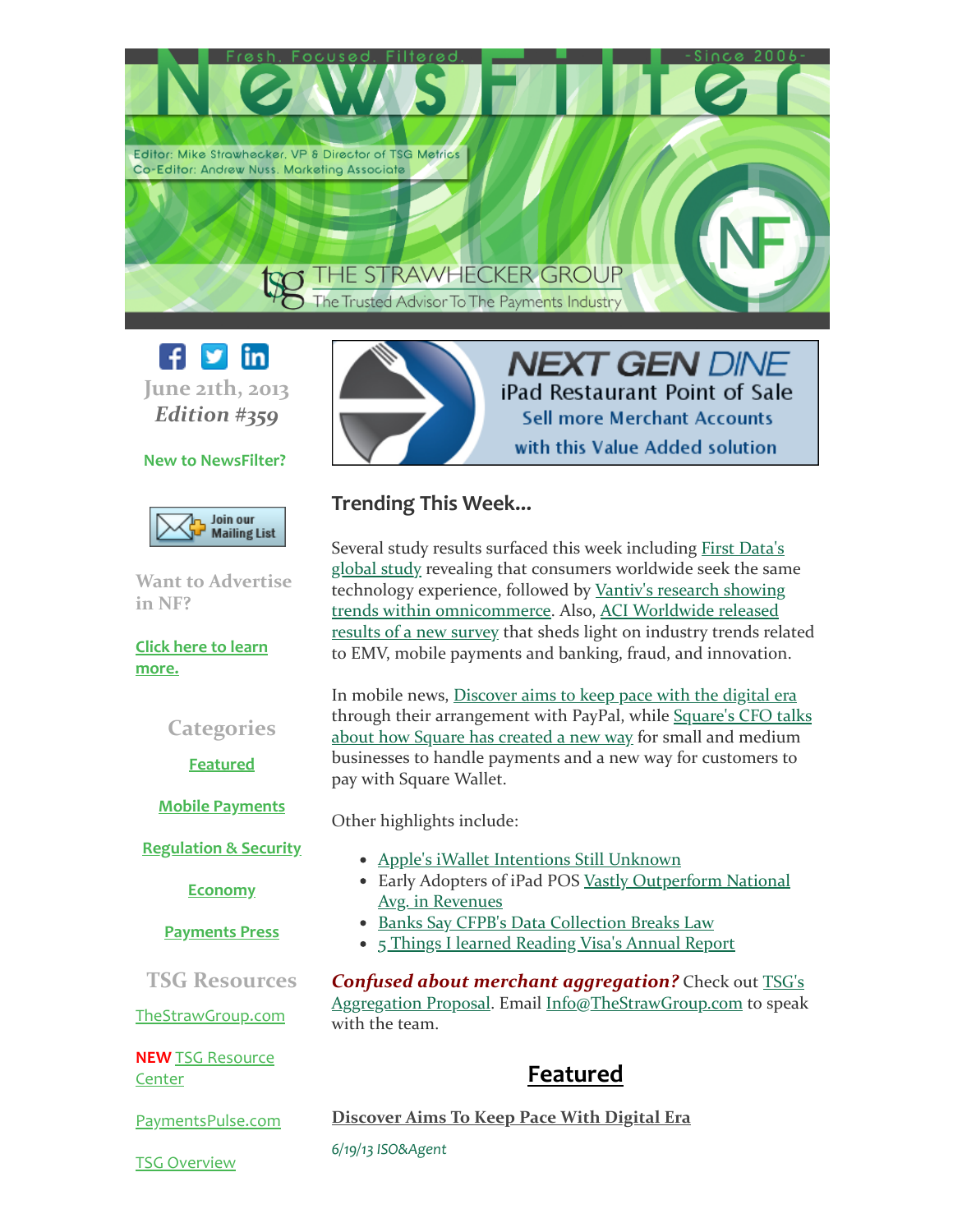#### [Transaction](http://library.constantcontact.com/doc201/1111273965379/doc/39oT4lea5y1ZsXg2.pdf) Advisory

[Acquisition](http://library.constantcontact.com/doc201/1111273965379/doc/nYvgkVVich2Xk1UR.pdf) Multiples & **Attrition Summary** 

UPDATED Merchant **[Aggregation](http://library.constantcontact.com/doc201/1111273965379/doc/DMX9exECmEI4B3Dw.pdf)** 

Acquirer Strategic **[Assessment](http://paymentspulse.com/wp-content/uploads/2012/10/TSG-Acquirer-Strategic-Assessment.pdf?utm_source=NewsFilter+359+6%2F21%2F13&utm_campaign=NF+%23359+6%2F21%2F13&utm_medium=archive)** 

TSG MPPS [Benefits](http://library.constantcontact.com/doc201/1111273965379/doc/te36KxDnsvTxflIR.pdf)

MPPS [Example](http://paymentspulse.com/wp-content/uploads/2013/03/MPPS-Portfolio-Example-Report-March-2013.pdf?utm_source=NewsFilter+359+6%2F21%2F13&utm_campaign=NF+%23359+6%2F21%2F13&utm_medium=archive) Report

ETA/TSG Economic [Indicators](http://library.constantcontact.com/doc201/1111273965379/doc/KDI0Z69kdvINL99v.pdf) Report

Case Study: Driving Value Through [Competitive](http://paymentspulse.com/wp-content/uploads/2012/11/TSG-Case-Study-Driving-Value-Through-Competitive-Bidding.pdf?utm_source=NewsFilter+359+6%2F21%2F13&utm_campaign=NF+%23359+6%2F21%2F13&utm_medium=archive) Bidding

Should [Traditional](http://paymentspulse.com/wp-content/uploads/2012/11/TSG-Square-Infographic.pdf?utm_source=NewsFilter+359+6%2F21%2F13&utm_campaign=NF+%23359+6%2F21%2F13&utm_medium=archive) Merchant Acquirers "Beware of Square"

What [Benefits](http://library.constantcontact.com/doc201/1111273965379/doc/uMeec6N61qZeP8au.pdf) Me By Paying a Credit Card Swipe Fee?

Use a Smart Phone to Buy [Things!](http://library.constantcontact.com/doc201/1111273965379/doc/skj91IBKrHdZZurB.pdf)

This Day in History: 1788

# U.S. Constitution **Ratified**

New Hampshire becomes the ninth and last necessary state to ratify the Constitution of the United States, thereby making the document the law of the land.

By 1786, defects in the post-Revolutionary War Articles of Confederation were apparent, such as the lack of central authority over foreign and domestic commerce. Congress endorsed a plan to draft a new constitution, and on

Discover Financial Services' arrangement to facilitate in-store PayPal transactions across its network illustrates the card brand's ongoing strategy of serving as a multifaceted utility throughout the payments system. Through its integration with the Discover Network, PayPal can potentially reach as many as 8M U.S. merchants and more than 55M U.S. PayPal accounts, while maintaining its policies for moving funds from consumers' PayPal wallets to merchant accounts at acquiring banks.

# <span id="page-1-2"></span>Square Set Out to Change the [Payments](http://blogs.terrapinn.com/total-payments/?p=3917?pk_campaign=Blog_Newsletter_Total%20Payments&pk_kwd=2013-06-20&elq=36cf2c70755e4e3e8457d3e6bd34662e&elqCampaignId=4492&utm_source=NewsFilter+359+6%2F21%2F13&utm_campaign=NF+%23359+6%2F21%2F13&utm_medium=archive) Game [Video]

#### 6/20/13 Total Payments

Square CFO Sarah Friar talks about how Square are creating a new way for small to medium businesses to handle customer payments - and a new way for customers to pay with Square Wallet. Their new POS devices are made to ease the flow for a consumer and Friar shows that their entire product range is designed to help craft a unique experience that does away with the shackles of the old payments game.

# <span id="page-1-3"></span>Patent or No Patent, Apple's iWallet [Intentions](http://www.greensheet.com/breakingnews.php?flag=breaking_news&utm_source=NewsFilter+359+6%2F21%2F13&utm_campaign=NF+%23359+6%2F21%2F13&utm_medium=archive) Still Unknown

#### 6/19/13 The Green Sheet

Recent developments from Apple Inc. signal advances in its digital wallet initiatives. On June 6, 2013, the U.S. Patent and Trademark Office released the contents of an Apple patent application for a "method and system for managing credits via a mobile device." This adds to a trove of such filings by Apple for its iWallet technology over the past three years.

# First Data Global Study Reveals That Consumers Worldwide Seek the Same [Technology](http://www.firstdata.com/en_us/about-first-data/media/press-releases/06_19_13.html?utm_source=NewsFilter+359+6%2F21%2F13&utm_campaign=NF+%23359+6%2F21%2F13&utm_medium=archive) Experience

#### <span id="page-1-0"></span>6/19/13 First Data

Country by country, consumers want it all, and they want it in the palm of their hand. According to a global study released today by First Data, consumers worldwide expect strikingly similar mobile and technologypowered experiences from large and small businesses as well as financial institutions - and their expectations are fueled by skyrocketing smartphone usage.

# <span id="page-1-1"></span>Primary Research by Vantiv Shows New Trends in **[Omnicommerce](http://investors.vantiv.com/phoenix.zhtml?c=250843&p=irol-newsArticle&ID=1831230&highlight=&utm_source=NewsFilter+359+6%2F21%2F13&utm_campaign=NF+%23359+6%2F21%2F13&utm_medium=archive)**

#### 6/19/13 Vantiv

"Our research shows that consumers are increasingly seeking integrated and consistent 'Omni-channel' shopping experiences online, in-store and through mobile devices," said Moira Tamayo, senior vice president of marketing. "To make purchase transaction experiences seamless, merchants and financial institutions must provide an omnicommerce purchase experience that integrates rewards, security, financial management tools and other value-added functionality."

# ATM ISOs See a Deposit Bonanza But View Card Networks As Obstacles to [Innovation](http://digitaltransactions.net/news/story/4139?utm_source=NewsFilter+359+6%2F21%2F13&utm_campaign=NF+%23359+6%2F21%2F13&utm_medium=archive)

#### 6/18/13 Digital Transactions

ATM owners and operators are thrilled about the new opportunities deposit automation and mobile devices are creating for their industry. They're not so thrilled about the major card networks, according to survey findings released Tuesday by the ATM Industry Association, an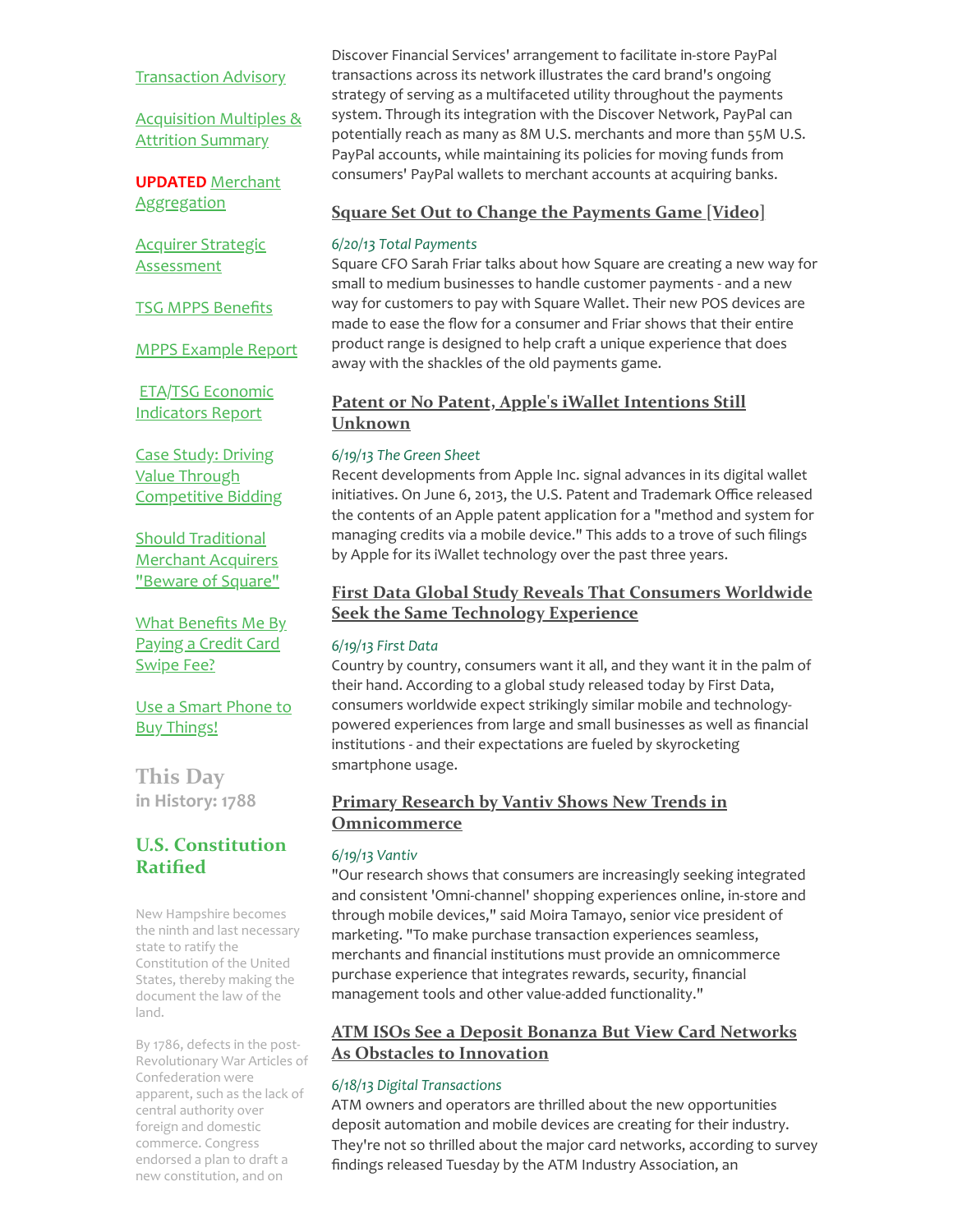May 25, 1787, the Constitutional Convention convened at Independence Hall in Philadelphia. On September 17, 1787, after three months of debate moderated by convention president George Washington, the new U.S. constitution, which created a strong federal government with an intricate system of checks and balances, was signed by 38 of the 41 delegates present at the conclusion of the convention. As dictated by Article VII, the document would not become binding until it was ratified by nine of the 13 states.

Beginning on December 7, five states--Delaware, Pennsylvania, New Jersey, Georgia, and Connecticut- ratified it in quick succession. However, other states, especially Massachusetts, opposed the document, as it failed to reserve undelegated powers to the states and lacked constitutional protection of basic political rights, such as freedom of speech, religion, and the press. In February 1788, a compromise was reached under which Massachusetts and other states would agree to ratify the document with the assurance that amendments would be immediately proposed.

[Click here to read more.](http://www.history.com/this-day-in-history/us-constitution-ratified?utm_source=NewsFilter+359+6%2F21%2F13&utm_campaign=NF+%23359+6%2F21%2F13&utm_medium=archive)

international trade group of ATM independent sales organizations, vendors, processors and related companies. The ATMIA conducted what it calls its first "global ATM innovation survey" earlier this quarter, with 79% of 176 respondents completing all questions.

# More Young People [Ditching](http://bucks.blogs.nytimes.com/2013/06/20/more-young-people-ditching-credit-cards/?_r=0&utm_source=NewsFilter+359+6%2F21%2F13&utm_campaign=NF+%23359+6%2F21%2F13&utm_medium=archive) Credit Cards

#### 6/20/13 The New York Times

Younger adults seem to be developing an aversion to credit cards and the debt that comes with them.A new analysis of data about millions of consumers from FICO, creator of the widely used FICO score, finds that in 2012, 16 percent of those aged 18 to 29 had no credit cards at all. That's up from 9 percent in 2005, before the recession.

# <span id="page-2-0"></span>Mobile Payments

# Where In The World Is ISIS [Wallet?](http://www.pymnts.com/commentary/where-in-the-world-is-isis-wallet/?utm_source=NewsFilter+359+6%2F21%2F13&utm_campaign=NF+%23359+6%2F21%2F13&utm_medium=archive)

# 6/20/13 PYMNTS

My, how time flies when you are having fun in the digital wallet space! Since we all had such a great time together reminiscing about Google Wallet last week, I thought it might be interesting to do the same about some of the other digital wallets in the market - there are so many now! Since someone was asking me just the other day about ISIS, and its been a while since we've heard from them, I was inspired. So, just Where in the Wallet World is ISIS these days?

# The Bitcoin [Believers](http://www.ft.com/intl/cms/s/2/910858fa-d3bf-11e2-95d4-00144feab7de.html#slide0?utm_source=NewsFilter+359+6%2F21%2F13&utm_campaign=NF+%23359+6%2F21%2F13&utm_medium=archive)

### 6/17/13 FT Magazine

A growing band of young evangelists believe the virtual currency Bitcoin is the economic future. But how long before regulation catches up with them? My goal is to get rich," says Jonathan Mohan, blunt as you like. Given that the 23-year-old Queens native is studying entrepreneurship at New York's Baruch College, the statement is hardly surprising. What marks Mohan out is that when he daydreams of wealth, it is not dollar signs that flash up before his eyes, it is Bitcoin.

# <span id="page-2-1"></span>Early Adopters of iPad POS Vastly [Outperform](http://www.businesswire.com/news/home/20130620005353/en/Early-Adopters-iPad-POS-Vastly-Outperform-National?utm_source=NewsFilter+359+6%2F21%2F13&utm_campaign=NF+%23359+6%2F21%2F13&utm_medium=archive) the National Average in Revenues

# 6/20/13 BusinessWire

ShopKeep POS announced same store sales for its merchants during May 2013 have increased by an average of 17.4% over May 2012. According to an Intuit Small Business Index, small businesses nationwide on average saw a 0.6% drop in overall revenue during the same period. "The statistics speak to a broader trend that early adopters of iPad POS systems are generally more successful in today's marketplace," said Jason Richelson, Founder and CEO of ShopKeep POS.

# Starbucks: Mobile Payments Now 10% of All U.S. **[Transactions](http://www.fiercemobilecontent.com/story/starbucks-mobile-payments-now-10-all-us-transactions/2013-06-19?utm_source=NewsFilter+359+6%2F21%2F13&utm_campaign=NF+%23359+6%2F21%2F13&utm_medium=archive)**

# 6/19/13 FierceMobileContent

Mobile payments now account for more than 10 percent of all transactions across Starbucks stores nationwide, the coffeehouse chain said Tuesday. The Starbucks Card Mobile App connects iPhone, Android and BlackBerry devices to prepaid Starbucks Card accounts to enable barcode-based checkouts. Mobile payments represent "a very sticky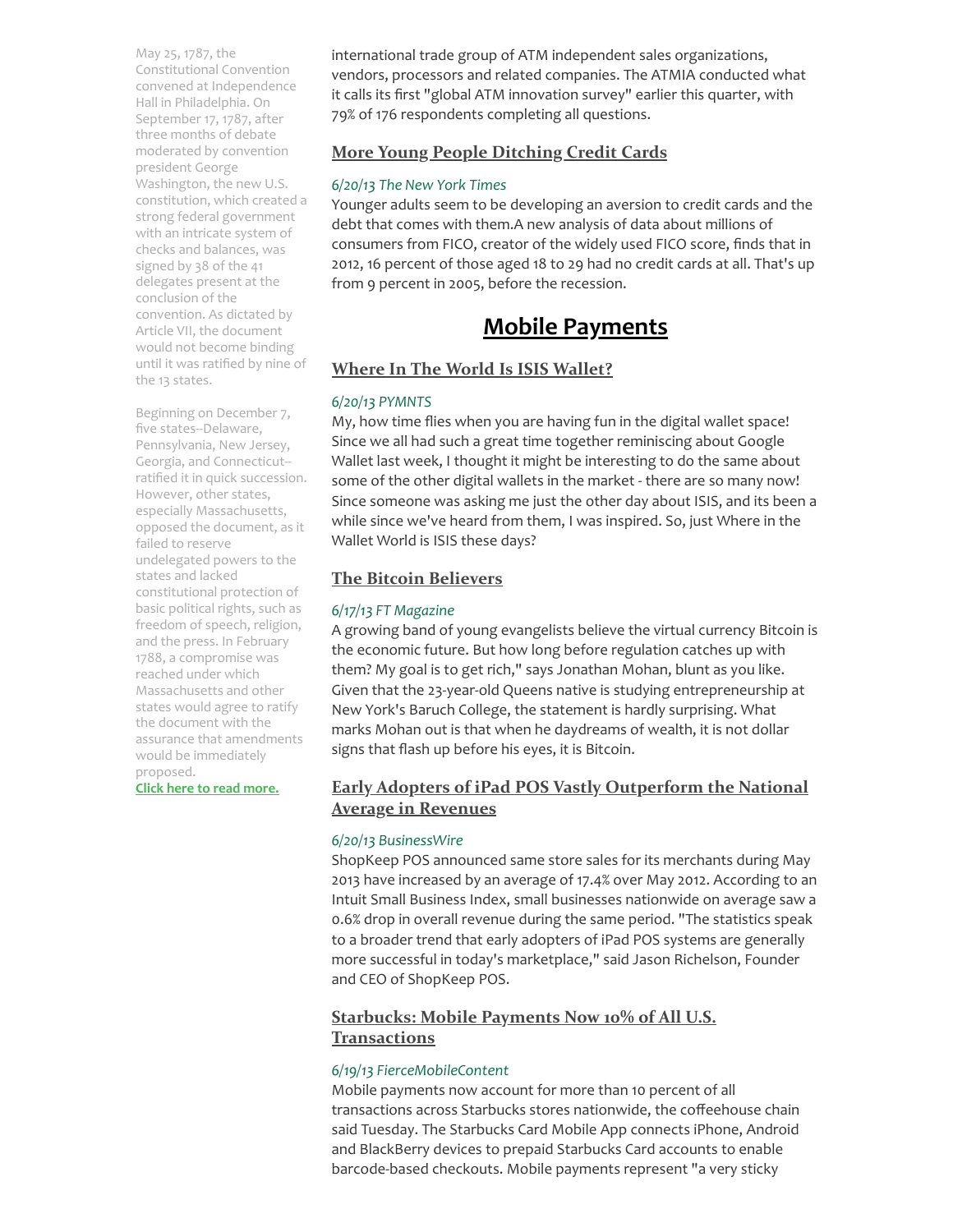transaction by virtue of the fact that people have preloaded their money that we hold for them in anticipation of that coming transaction," Troy Alstead, Starbucks' chief financial officer and chief accounting officer, revealed Tuesday at the Jefferies Global Consumer Conference.

#### Research: Faster Mobile [Check-outs](https://www.paypal-forward.com/mobile/research-faster-mobile-check-outs-mean-bigger-payouts/?utm_source=NewsFilter+359+6%2F21%2F13&utm_campaign=NF+%23359+6%2F21%2F13&utm_medium=archive) Mean Bigger Payouts

#### 6/19/13 PayPal

In 2012, PayPal enabled \$14 billion worth of mobile payment volume and in 2013 we expect to exceed \$20 billion. In addition to our leadership in this space, recent research from eMarketer found that people spent \$25 billion on purchases made from phones and tablets in 2012, an increase of 81 percent from the year before, which compiles data from 120 sources that track commerce. They also predict that by 2016, mobile will be \$87 billion, or a quarter of all e-commerce.

# Square Co-Founder Tristan O'Tierney Latest Exec to Leave After String [of Departures](http://venturebeat.com/2013/06/15/square-cofounder-tristan-otierney-latest-exec-to-leave-after-string-of-departures/?utm_source=NewsFilter+359+6%2F21%2F13&utm_campaign=NF+%23359+6%2F21%2F13&utm_medium=archive)

#### 6/15/13 Venture Beat

Tristan O'Tierney has left Square to circle the globe. O'Tierney was one of the founders of Square, which is now one of Silicon Valley's hottest tech companies. O'Tierney cofounded the company in 2009 with Twitter cofounder Jack Dorsey to make it easier for microbusiness owners to accept credit card payments.

# <span id="page-3-1"></span><span id="page-3-0"></span>Regulation & Security

### Banks Say CFPB's Data [Collection](http://www.americanbanker.com/syndication/banks-charge-consumer-bureau-big-data-collection-breaks-law-1060046-1.html?utm_source=NewsFilter+359+6%2F21%2F13&utm_campaign=NF+%23359+6%2F21%2F13&utm_medium=archive) Breaks Law

#### 6/21/13 American Banker

The U.S. Chamber of Commerce is accusing the Consumer Financial Protection Bureau of breaking the law in collecting detailed information on individual credit-card accounts. "The bureau has not issued an order or regulation imposing on businesses an obligation to provide account-level data on an ongoing basis," David Hirschmann, CEO of the chamber's Center for Capital Markets Competitiveness, wrote in a June 19 letter to the agency. "Because it has failed to comply with this statutory requirement, we believe the Bureau's data demands are unlawful."

### Supreme Court Stops Merchant [Class-Action](http://online.wsj.com/article/BT-CO-20130620-707212.html?mod=mktw&source=email_rt_mc_body&utm_source=NewsFilter+359+6%2F21%2F13&utm_campaign=NF+%23359+6%2F21%2F13&utm_medium=archive) Suit vs. American Express

#### 6/20/13 The Wall Street Journal

The U.S. Supreme Court on Thursday blocked an antitrust lawsuit that alleged American Express Co. (AXP) used its muscle in the corporate card market to force merchants to accept the company's less desirable payment cards--and the fees that go with them.The high court, in a 5-3 ruling by Justice Antonin Scalia, said the merchants that brought the lawsuit must arbitrate their claims instead of bringing them in court.

#### RSA's Coviello: [Cyber-Attacks](http://www.bankinfosecurity.com/rsas-coviello-cyber-attacks-to-worsen-a-5850?utm_source=NewsFilter+359+6%2F21%2F13&utm_campaign=NF+%23359+6%2F21%2F13&utm_medium=archive) to Worsen

#### 6/20/13 Bank Info Security

Cyber-attacks will become more destructive within three to five years, predicts Art Coviello, executive chairman of the security firm RSA. "There's about to be a big change," he says in an interview at RSA Conference Asia Pacific in Singapore [transcript below]. Today, it's difficult for cybercriminals to launch a destructive attack from the Internet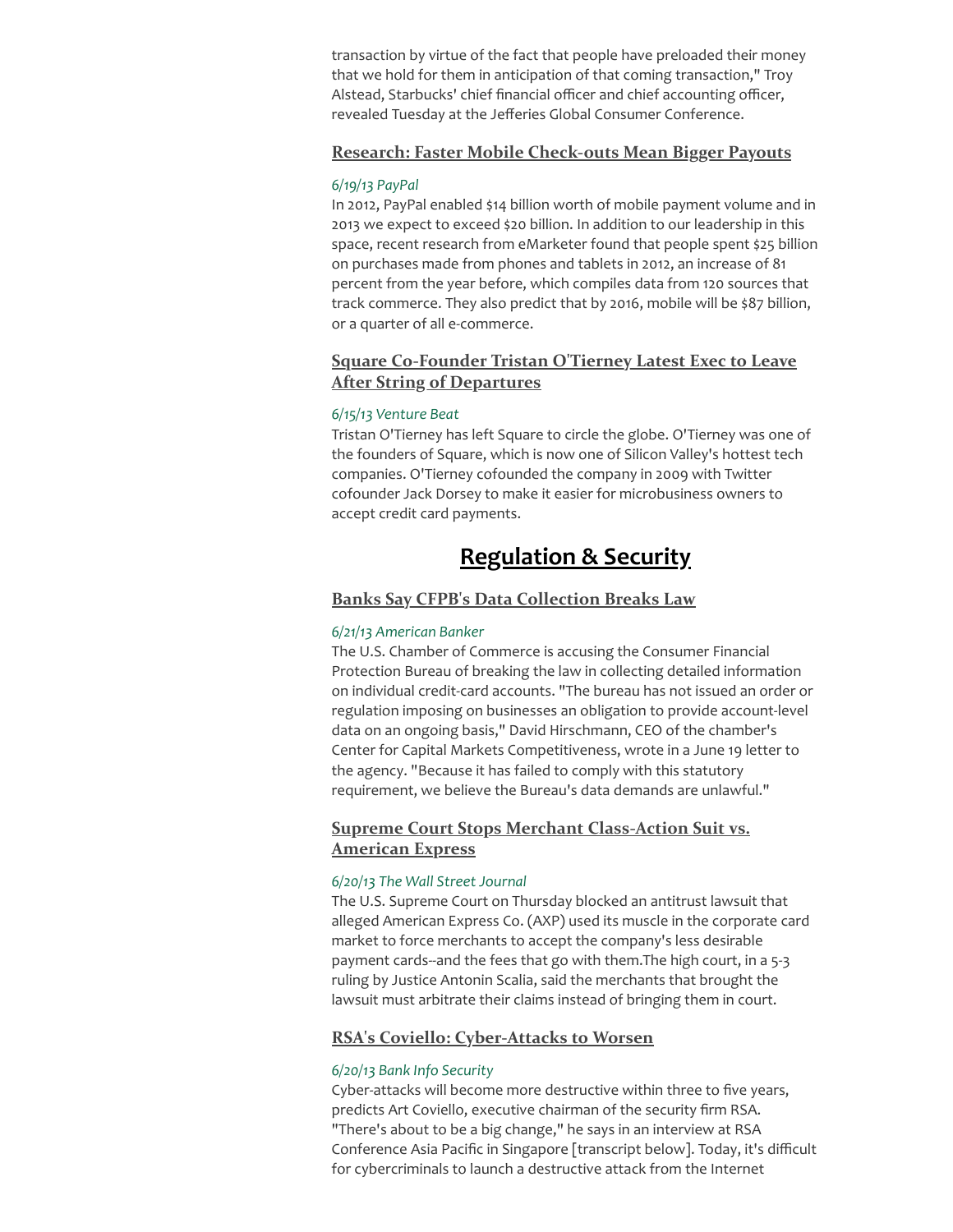without some manual intervention, Coviello says. But when the Internet migrates to IPv6, the whole environment will change, he says.

# [Cyberthieves](http://storefrontbacktalk.com/securityfraud/cyberthieves-are-going-low-tech-and-the-only-way-to-stop-them-may-be-to-go-even-lower/?utm_source=NewsFilter+359+6%2F21%2F13&utm_campaign=NF+%23359+6%2F21%2F13&utm_medium=archive) Are Going Low-Tech, And The Only Way To Stop Them May Be To Go Even Lower

#### 6/18/13 StorefrontBacktalk

At a time when retail IT is getting better at locking down just about every avenue cyberthieves have of breaking in-PINpads, wireless networks, connections with processors-it's nice to know the bad guys are still able to hit retail security where it isn't. (OK, it's not nice, but you know what we mean.) According to FICO, scammers are now using a decidedly low-tech technique for stealing payment-card information from consumers-and there's no special reason the same trick won't work against store employees for the keys to a retail network.

# A Startup Looks to Stop Fraud With a New Method for ['Fingerprinting'](http://www.theverge.com/2013/6/19/4443588/pindrop-acoustic-analysis-fights-phone-fraud-social-engineering?utm_source=NewsFilter+359+6%2F21%2F13&utm_campaign=NF+%23359+6%2F21%2F13&utm_medium=archive) Phone Calls

#### 6/19/13 The Verge

One of the most cherished and time-honored traditions of computer security conferences like Def Con has been the Social Engineering contest. It's a simple but satisfying hacker bloodsport - contestants sit inside a glass isolation booth in front of a live audience and call up companies to see how many network security details and other secret information they can coax from clueless customer service representatives.

# <span id="page-4-0"></span>Economy

# Citibank Small Business Pulse® Reveals Three-Year High in Owners' View [of Business](http://www.businesswire.com/news/home/20130618005286/en/Citibank-Small-Business-Pulse%C2%AE-Reveals-Three-Year-High?utm_source=NewsFilter+359+6%2F21%2F13&utm_campaign=NF+%23359+6%2F21%2F13&utm_medium=archive) Conditions

#### 6/18/13 BusinessWire

More small business owners say business conditions are good or excellent today than at any point in years, according to the latest Citibank® Small Business Pulse released today. Nearly half of small business owners (48%) rate conditions as good or excellent, up from 43% in May 2012 and twice the rate three years ago (24%). Current confidence also represents a rebound from August 2012, when the fiscal cliff caused uncertainty.

#### [Bernanke](http://www.bloomberg.com/news/2013-06-19/fed-keeps-85-billion-pace-of-bond-buying-sees-risks-waning.html?utm_source=NewsFilter+359+6%2F21%2F13&utm_campaign=NF+%23359+6%2F21%2F13&utm_medium=archive) Says Fed on Course to End Asset Buying in 2014

#### 6/19/13 Bloomberg

Federal Reserve Chairman Ben S. Bernanke said the central bank may start dialing down its unprecedented bond-buying program this year and end it entirely in mid-2014 if the economy finally achieves the sustainable growth the Fed has sought since the recession ended in 2009. The Federal Open Market Committee left the monthly pace of bond purchases unchanged at \$85 billion, while saying that "downside risks to the outlook for the economy and the labor market" have diminished.

# Initial Jobless Claims Rise, But Still Show Labor Market [Growth](http://www.latimes.com/business/money/la-fi-mo-weekly-jobless-claims-unemployment-economy-20130620,0,4932031.story?utm_source=NewsFilter+359+6%2F21%2F13&utm_campaign=NF+%23359+6%2F21%2F13&utm_medium=archive)

#### 6/20/13 LA Times

Initial jobless claims jumped by 18,000 last week, but remained at a level that indicates moderate labor market growth. There were 354,000 people who filed for first-time unemployment benefits in the week ending Saturday, up from a revised 336,000 the previous week, which was near a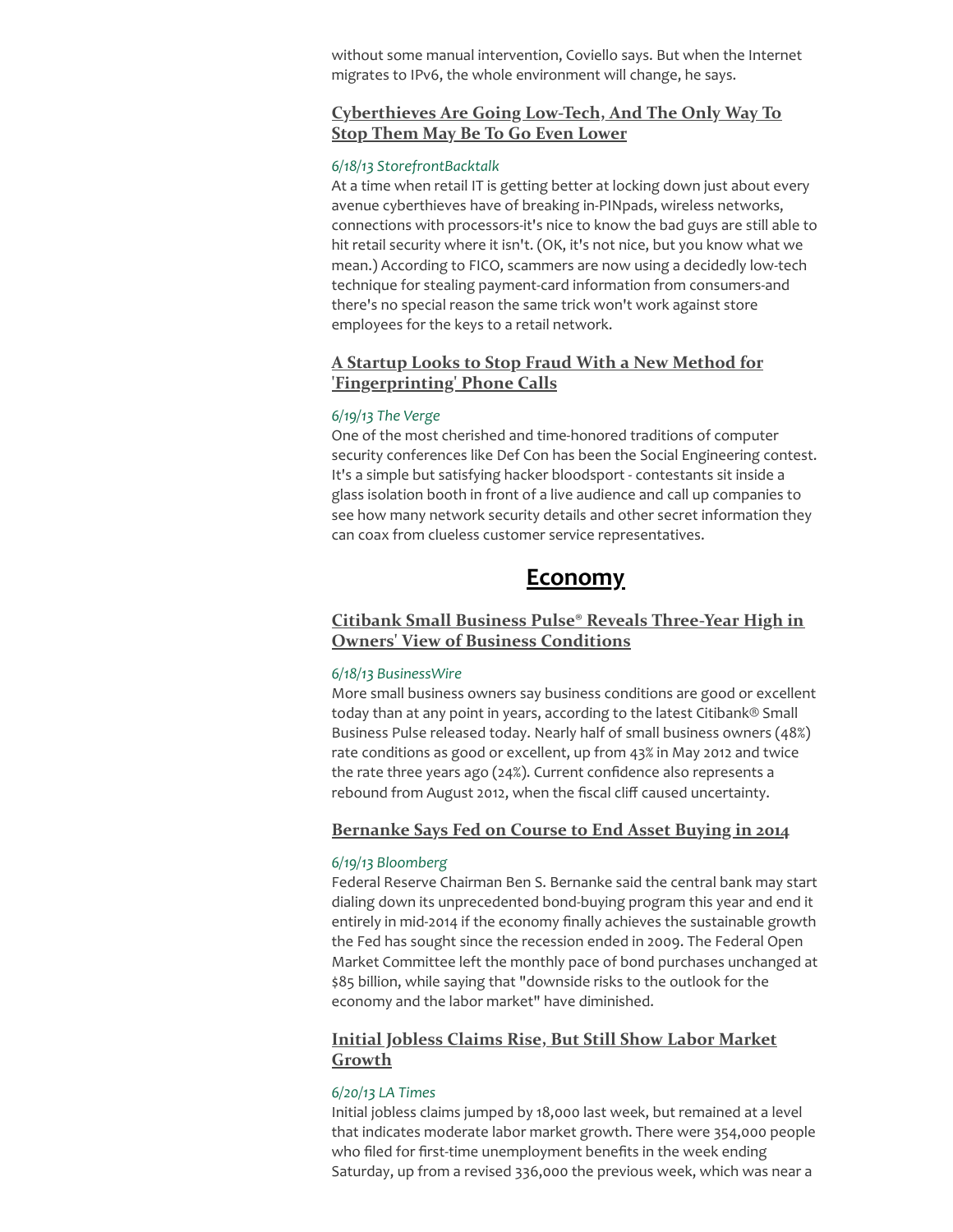five-year low, the Labor Department said Thursday. The increase was more than expected. Analysts had predicted that the number would rise to about 340,000.

# **Your Advertisment Here**

Over 8,000 Industry Professionals Will See it.

<span id="page-5-2"></span>**Learn More** 

# <span id="page-5-0"></span>Payments Press

# 5 Things [I Learned](http://www.fool.com/investing/general/2013/06/17/5-things-i-learned-reading-visas-annual-report.aspx?utm_source=NewsFilter+359+6%2F21%2F13&utm_campaign=NF+%23359+6%2F21%2F13&utm_medium=archive) Reading Visa's Annual Report

# 6/17/13 The Motley Fool

Here are five things I learned from Visa's annual report. I knew Visa was the biggest player in the industry, but I didn't realize that by most measures, it's nearly twice the size of rival MasterCard. Credit payment volume growth plunged during the financial crisis, but debit-card growth made up the slack. Now things are changing. With consumer debt deleveraging ending and the economy on the mend, credit is back in the driver seat.

# Three Key Takeaways [From Vantiv's](http://www.bizjournals.com/cincinnati/blog/2013/06/three-key-takeaways-from-vantivs-talk.html?page=all&utm_source=NewsFilter+359+6%2F21%2F13&utm_campaign=NF+%23359+6%2F21%2F13&utm_medium=archive) Talk With Investors

# 6/17/13 Cincinnati Business Courier

It's been a little more than a year since Vantiv Inc. completed its IPO, and so far, so good.The Symmes Township-based payment processor's stock has soared more than 50 percent since it went public in March 2012. Earnings have soared, too, as the number of transactions it processed jumped almost 20 percent last year. That means CFO Mark Heimbouch had a good story to tell when he spoke to analysts and investors at the William Blair Growth Stock Conference in Chicago on Wednesday.

# [MasterCard](http://newsroom.mastercard.com/press-releases/mastercard-announces-leadership-changes-in-its-latin-america-and-caribbean-region/?utm_source=NewsFilter+359+6%2F21%2F13&utm_campaign=NF+%23359+6%2F21%2F13&utm_medium=archive) Announces Leadership Changes in its Latin America and Caribbean Region

# 6/19/13 MasterCard

MasterCard announced today the appointment of Gilberto Caldart as president of its Latin America and Caribbean business, effective August 1. Caldart, who currently heads the company's GeoSouth Division (Argentina, Bolivia, Brazil, Chile, Paraguay, Peru and Uruguay) for MasterCard LAC, will report to Ann Cairns, president of MasterCard's International Markets. He succeeds Richard Hartzell, who will take on a new role as head of MasterCard's business with merchants and acquirers across its international markets.

# [ACI Worldwide](http://www.aciworldwide.com/en/News-and-events/Press-releases/ACI-Worldwide-Survey-EMV-Will-Accelerate-Adoption-of-Mobile-Technologies.aspx?utm_source=NewsFilter+359+6%2F21%2F13&utm_campaign=NF+%23359+6%2F21%2F13&utm_medium=archive) Survey: EMV Will Accelerate Adoption of Mobile Technologies, Industry Monitoring Mobile Wallet Adoption

# <span id="page-5-1"></span>6/19/13 ACI Worldwide

ACI Worldwide, a leading international provider of payment systems, today released the results of a new survey of banks, retailers and payment processors that sheds new light on industry trends related to EMV, mobile payments and banking, fraud and innovation. Among the principal findings, ACI found that those intimately involved in banking and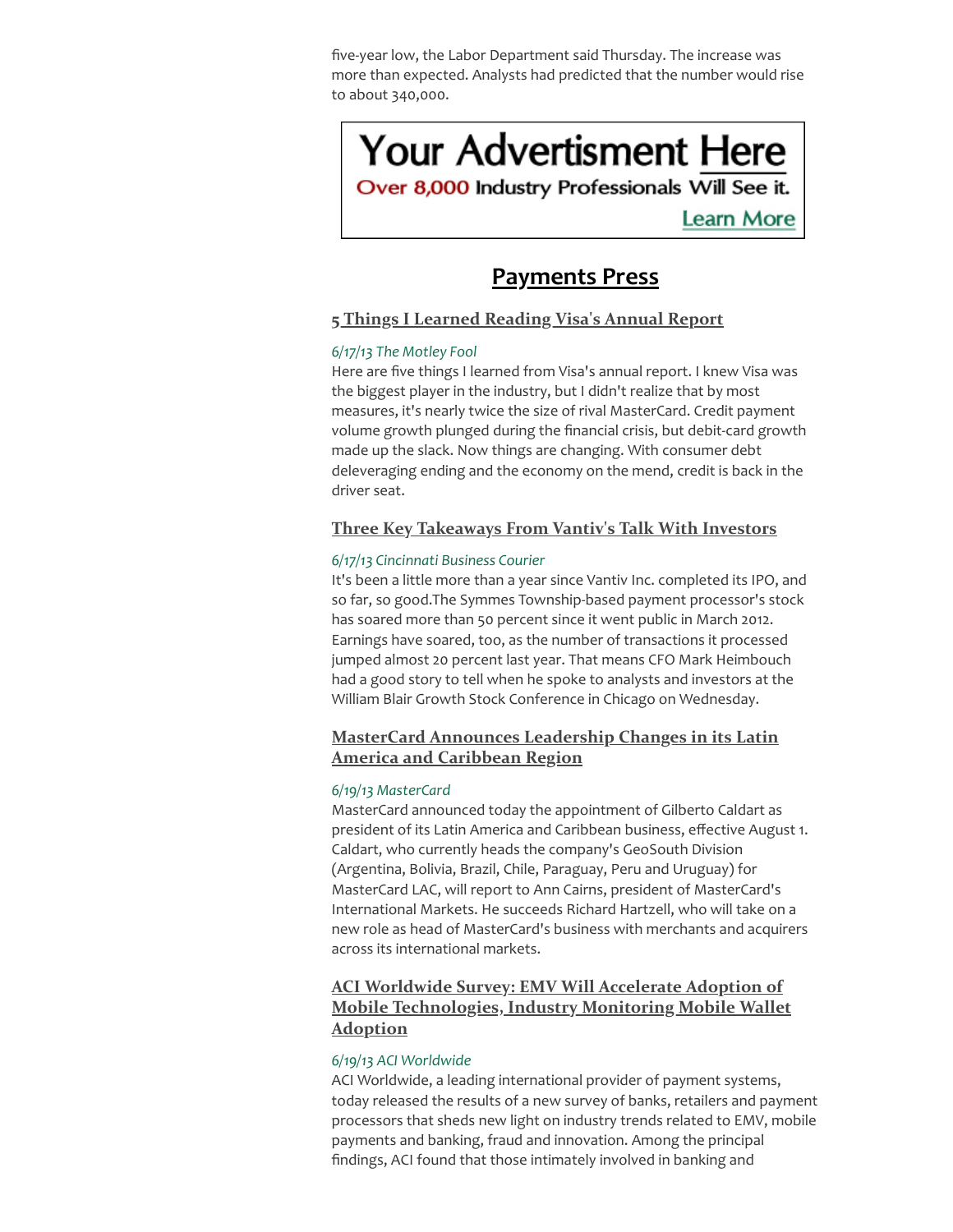payments believe that EMV is poised to drive the adoption of mobile technology.

#### Banks Turn to Fees to Make [Mobile](http://www.americanbanker.com/issues/178_116/banks-turn-to-fees-to-make-mobile-pay-1059911-1.html?utm_source=NewsFilter+359+6%2F21%2F13&utm_campaign=NF+%23359+6%2F21%2F13&utm_medium=archive) Pay

#### 6/17/13 BTN

At the recent Mobile Banking Summit in Miami, a question bankers raised several times was, how do we make money off mobile banking? Mobile app development projects can cost \$1 million to \$5 million, and often boards and executive committees want to see some kind of return on investment before approving such projects. The obvious answer is fees. Some in the industry feel it's reputationally risky to charge fees for mobile banking services. Some believe mobile banking initiatives pay for themselves because the channel is much lower cost than branches.

# Payments Council Dares to Think Differently About UK's Payments [Infrastructure](http://www.paymentscouncil.org.uk/media_centre/press_releases/-/page/2580/?utm_source=NewsFilter+359+6%2F21%2F13&utm_campaign=NF+%23359+6%2F21%2F13&utm_medium=archive)

#### 6/17/13 Payments Council

The publication of the first ever Payments Roadmap - An Initial Report (17 June 2013), spells out the Payments Council's revolutionary approach towards assessing the options for building on the world leading payment services currently used by UK customers. The Roadmap will be a ground breaking document, and is designed to be a mechanism to shape the nation's payments infrastructure in a way that provides the maximum benefits to everyone who makes and receives payments.

#### EBay CEO Confident [of Getting](http://www.reuters.com/article/2013/06/18/us-summit-ebay-idUSBRE95G11B20130618?utm_source=NewsFilter+359+6%2F21%2F13&utm_campaign=NF+%23359+6%2F21%2F13&utm_medium=archive) China Payments License

#### 6/17/13 Reuters

EBay Inc's PayPal division will become the first foreign company to secure a payments license in China, CEO John Donahoe predicted, but the ecommerce giant is taking a cautious approach to expansion in the country. Donahoe sees "encouraging signs" from the Chinese authorities, but said it remained next-to-impossible to guess when its fast-growing PayPal unit would finally get the green light to operate in the world's second largest economy.

# American Express Names Jeffrey Campbell [Chief Financial](http://about.americanexpress.com/news/pr/2013/amex-names-campbell-cfo.aspx?utm_source=NewsFilter+359+6%2F21%2F13&utm_campaign=NF+%23359+6%2F21%2F13&utm_medium=archive) **Officer**

#### 6/20/13 American Express

American Express Company today announced the appointment of Jeffrey C. Campbell as executive vice president and chief financial officer. Mr. Campbell, 52, will lead the company's Finance organization and represent American Express to investors, lenders and rating agencies. He will also become a member of the company's Operating Committee.

# WSAA Launches [Scholarship](http://www.greensheet.com/newswire.php?flag=display_story&id=32220&utm_source=NewsFilter+359+6%2F21%2F13&utm_campaign=NF+%23359+6%2F21%2F13&utm_medium=archive) Fund for ETA CPP Program

#### 6/17/13 The Green Sheet

The Western States Acquirers Association (WSAA) & the Electronic Transactions Association (ETA) are launching the industry's first scholarship program to benefit 10 qualified ISOs & MLSs who want to sit for the ETA's CPP exam. Scholarships will pay for the cost of the ETA CPP Exam fee and includes the CPP Study Guide via e-mail. The ETA Certified Payments Professional credential signifies that an individual has demonstrated the knowledge and skills required to perform competently in today's complex electronic payments environment.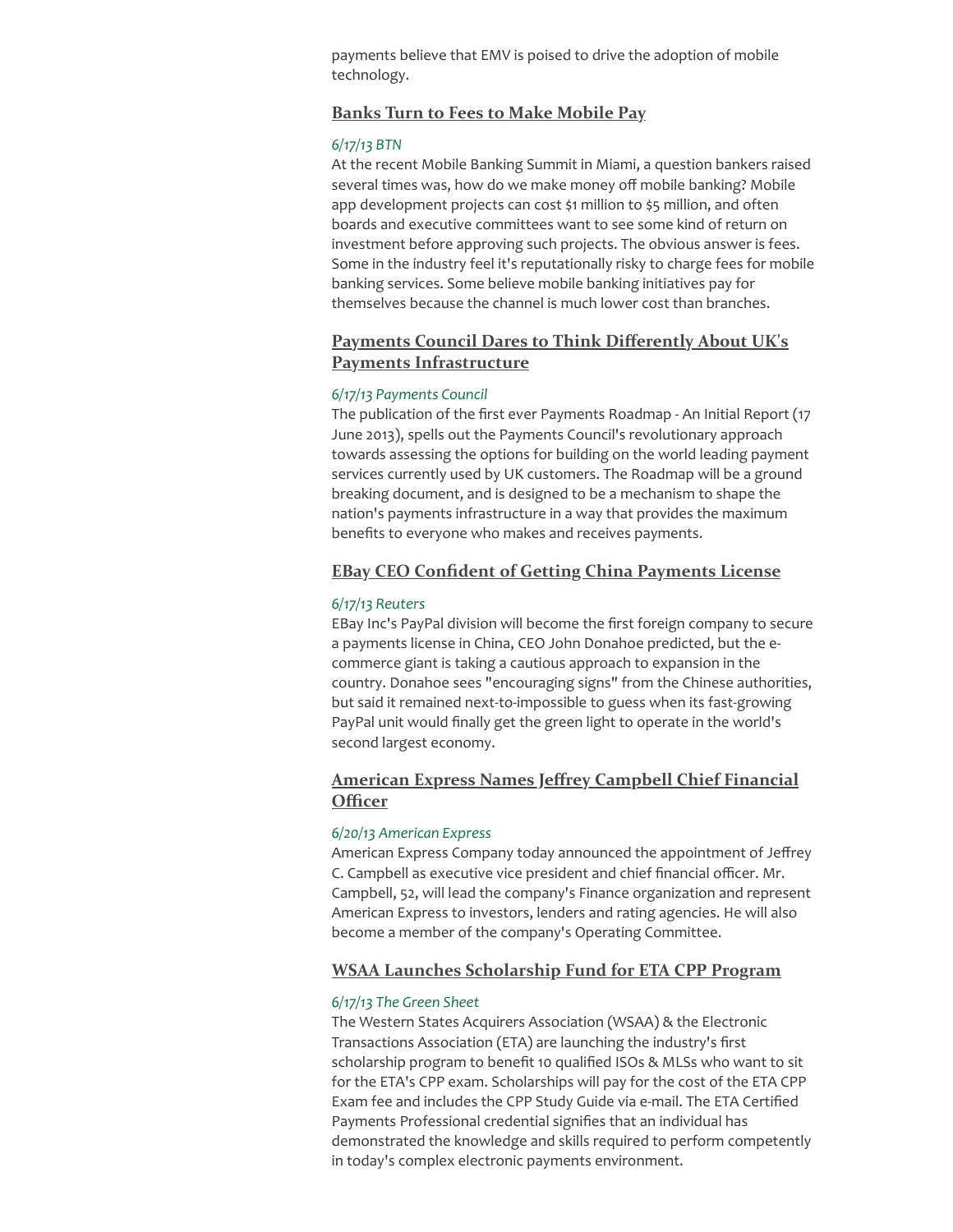# Heartland Payment Systems(R) Named to IDG's [Computerworld](http://www.snl.com/irweblinkx/file.aspx?IID=4094417&FID=17559757&utm_source=NewsFilter+359+6%2F21%2F13&utm_campaign=NF+%23359+6%2F21%2F13&utm_medium=archive) 100 Best Places to Work in IT List for Third Consecutive Year

#### 6/18/13 Heartland Payment Systems

Heartland Payment Systems, one of the nation's largest payment processors and leading provider of merchant business solutions, today announced that it has been named to IDG's Computerworld 2013 List of Best Places to Work in Information Technology (IT). This is the third consecutive year Heartland finished as one of the top 100 organizations that build innovative IT teams while providing superior benefits and compensation.

# Shift4 to Simplify Complex and Costly [Migration](http://www.shift4.com/company/newsroom/content/pr_20130619_EMV.cfm?utm_source=NewsFilter+359+6%2F21%2F13&utm_campaign=NF+%23359+6%2F21%2F13&utm_medium=archive) to U.S. EMV

#### 6/19/13 Shift4

Shift4 Corporation, the world's largest independent payment gateway, today issued an open letter to merchants and payments industry players highlighting Shift4's ability to drastically reduce the time and costs involved in developing and certifying EMV-ready solutions for the U.S. market. EMV, Chip and PIN, Smart Card - no matter what you call it, there's no sugar-coating the fact that bringing this technology to the U.S. is going to be an expensive and convoluted process."

# The New and Improved [PayAnywhere](http://www.payanywhere.com/blog/new-and-improved-payanywhere-app-merchant-portal-are-here/?utm_source=NewsFilter+359+6%2F21%2F13&utm_campaign=NF+%23359+6%2F21%2F13&utm_medium=archive) App and Merchant Portal are Here!

#### 6/18/13 PayAnywhere

Change is good...and we've made some great changes to the PayAnywhere app and merchant portal that we think you're going to love. The latest and greatest upgrades to the PayAnywhere iOS app and merchant portal include boosted performance, new bilingual in-app support with Spanish language prompts and new advanced inventory features.

# Barclays Extends Mobile [Payments](http://www.finextra.com/News/FullStory.aspx?newsitemid=24936&utm_source=NewsFilter+359+6%2F21%2F13&utm_campaign=NF+%23359+6%2F21%2F13&utm_medium=archive) to Retailers with Buyit

# 6/19/13 Finextra

Barclays customers will soon be able to use their Pingit mobile payments app to make purchases by scanning QR codes on adverts, the bank's managing director of cash management, Richard Martin, has told Finextra. Built on the Faster Payments rails, the Pingit app, which lets users make immediate person-to-person payments using just mobile phone numbers, has proved hugely popular.

# Punchey Launches to Support Small Businesses Doing Bigger [Transactions](http://www.prweb.com/releases/2013/6/prweb10843436.htm?utm_source=NewsFilter+359+6%2F21%2F13&utm_campaign=NF+%23359+6%2F21%2F13&utm_medium=archive)

#### 6/18/13 PRWeb

Punchey Inc., the company that makes it easy and cost-effective for small businesses to accept larger transactions via mobile or desktop, today announces its launch out of private beta. The company's new hardware and software give small businesses access to powerful customer relationship management tools, as well as rates optimized for businesses with orders of \$50 and more, to turn payments into marketing and revenue-boosting opportunities.

# PointsPay: "Best Loyalty Industry [Innovation"](http://loyalty360.org/resources/article/pointspay-best-loyalty-industry-innovation?utm_source=NewsFilter+359+6%2F21%2F13&utm_campaign=NF+%23359+6%2F21%2F13&utm_medium=archive)